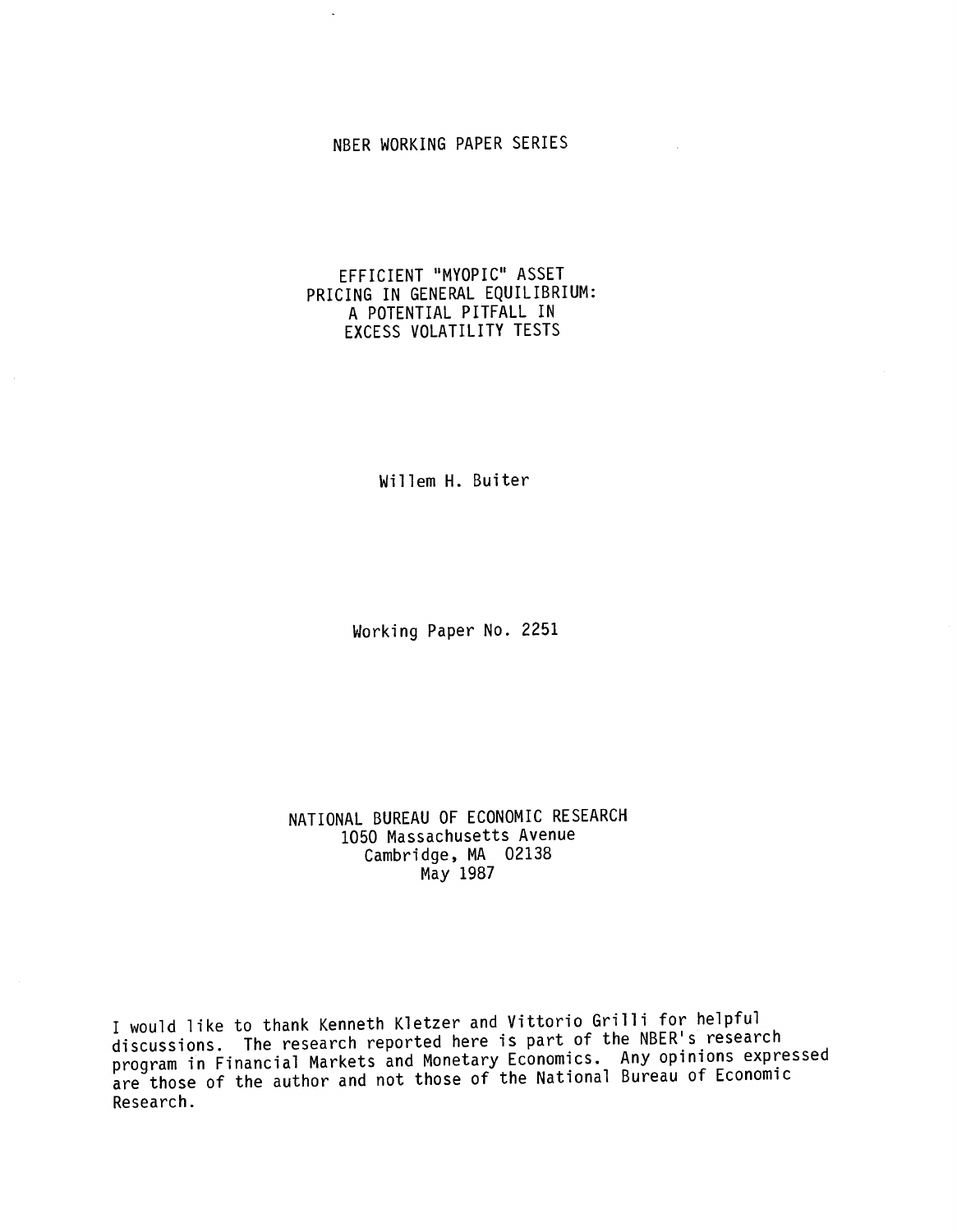NBER Working Paper #2251 May 1987

Efficient "Myopic" Asset Pricing in General Equilibrium: A Potential Pitfall in Excess Volatility Tests

#### ABSTRACT

Excess volatility tests for financial market efficiency maintain the hypothesis of risk—neutrality. This permits the specification of the benchmark efficient market price as the present discounted value of expected future dividends. By departing from the risk—neutrality assumption in a stripped—down version of Lucas's general equilibrium asset pricing model, I show that asset prices determined in a competitive asset market and efficient by construction can nevertheless violate the variance bounds established under the assumption of risk neutrality. This can occur even without the problems of non—stationarity (including bubbles). and finite samples. Standard. excess volatility tests are joint tests of market efficiency and risk neutrality. Failure of an asset price to pass the test may be due to the absence of risk neutrality rather than to market inefficiency.

> Willem H. Buiter Economics Department Yale University 37 Hillhouse Avenue New Haven, Connecticut 06520

(203) 432—3547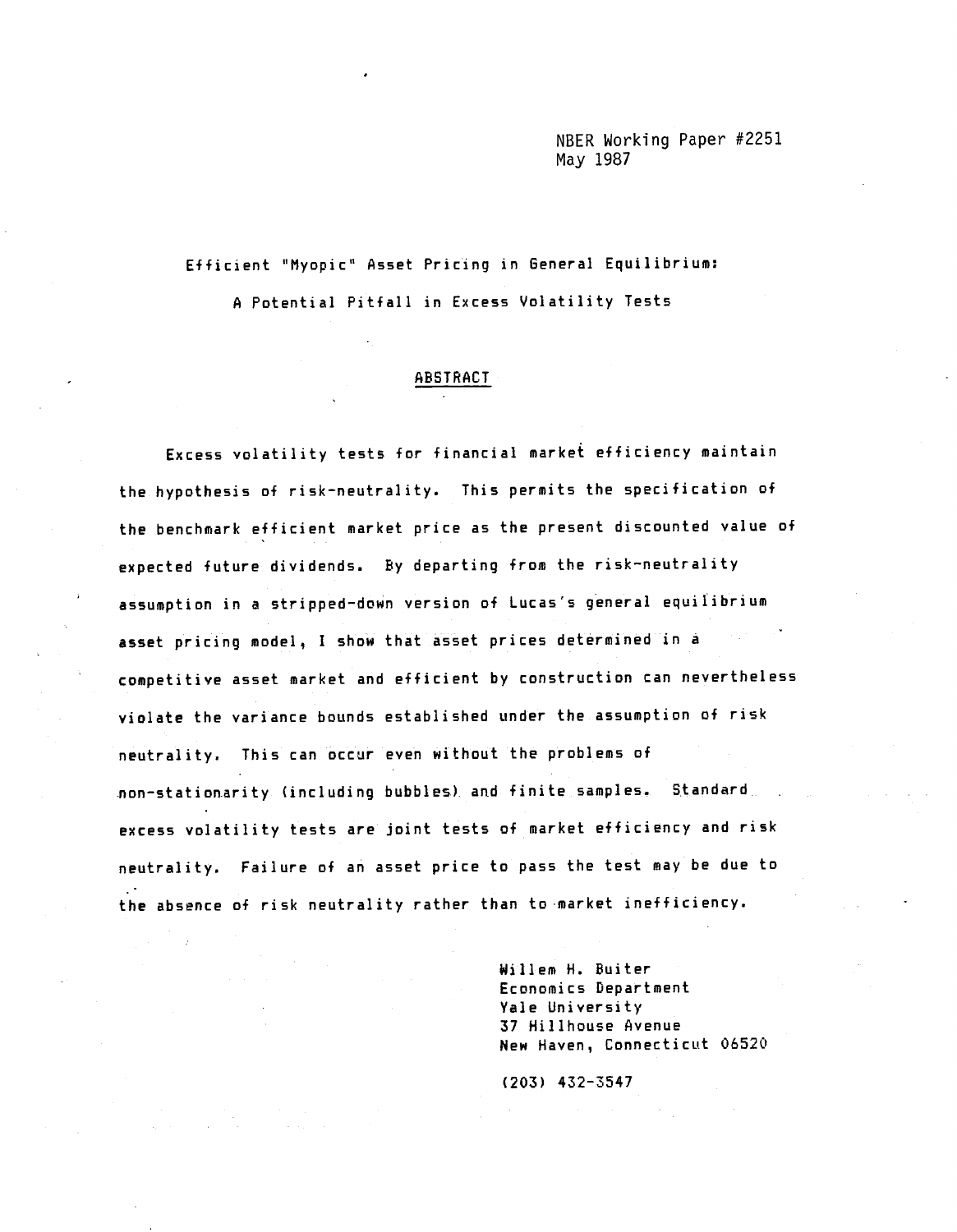### I. Introduction

In this short note I point out some problems in conventional excess volatility testing, which may lead to incorrect inferences concerning financial market efficiency. The volatility tests initiated by Shiller (1981 a,b] specify the benchmark efficient market price as the present discounted value of expected future dividends.1 The maintained hypothesis of risk neutrality that permits the intertemporal first—order condition of the consumer—investor to be purged of unobservable marginal utilities of consumption today and tomorrow, is crucial for the validity of the model and of the excess volatility tests. Using a stripped—down, one good, one asset version of Lucas's [1978] asset pricing model, it is very easy to get tractable solutions for the equilibrium asset price for the constant relative risk aversion family of utility functions.

With logarithmic utility, the price—dividend ratio is a constant in this model, i.e. only the current dividend affects the current asset price, regardless of the nature of the stochastic process governing dividends. In this setting it is easy to come up with examples where the "bubble-free" equilibrium asset price with logarithmic utility violates the variance bound derived under the assumption of linear

Or earnings. My note focuses on problems with the excess volatility tests that are present even when the countless econometric and data problems that complicate empirical tests are absent. The earnings vs. dividends problem is not present in the model used in this note.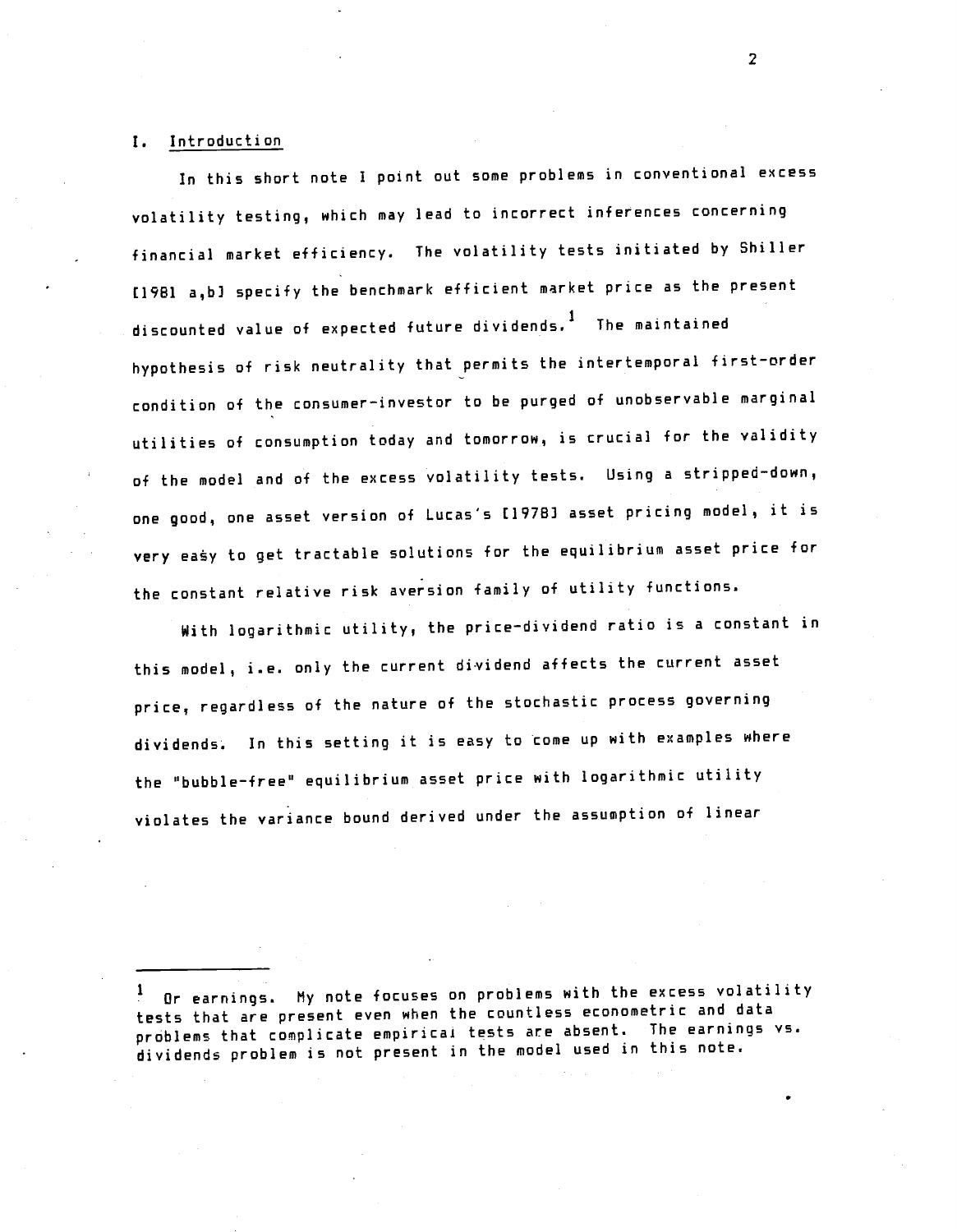utility. Without bubbles and with arbitrarily large sample size, the efficiently determined asset price would, according to the misconceived volatility test, exhibit excessive volatility.

### II. The Model and the Equilibrium Behavior of the Asset Price

The model is a baby version of Lucas's [1978] model of asset prices in an exchange economy. The competitive exchange economy is inhabited by a representative infinite—lived household with a time—additive utility function. There is a single non—durable consumption good. The economy receives each period a random "endowment" or "dividend"  $d_+$  of this non-durable good. For simplicity,  $d_+$  is assumed to be strictly positive for all t, to have bounded support and to follow a Markov process. The household owns a share in this stream of endowments. This share is the only asset and there are no other sources of household income. The share is traded and priced in a competitive market. c<sub>t</sub> is<br>... consumption of the non—durable good by the representative household in period t.  $p_+$  is the price in period t (in terms of period t consumption) of a claim to the entire future stream of endowments i.e. it is the period t "ex-dividend" price of the asset.  $\theta_{+}$  is the household's demand in period t for a share in the future endowments.

The representative household faces the following optimization probl em.

1) 
$$
\lim_{C_{t+1}^+ \to B_{t+1}^+} E_t \sum_{i=0}^{\infty} \beta^i u(c_{t+i})
$$
 0  $\left(\beta \leq 1, u' > 0, u'' \leq 0\right)$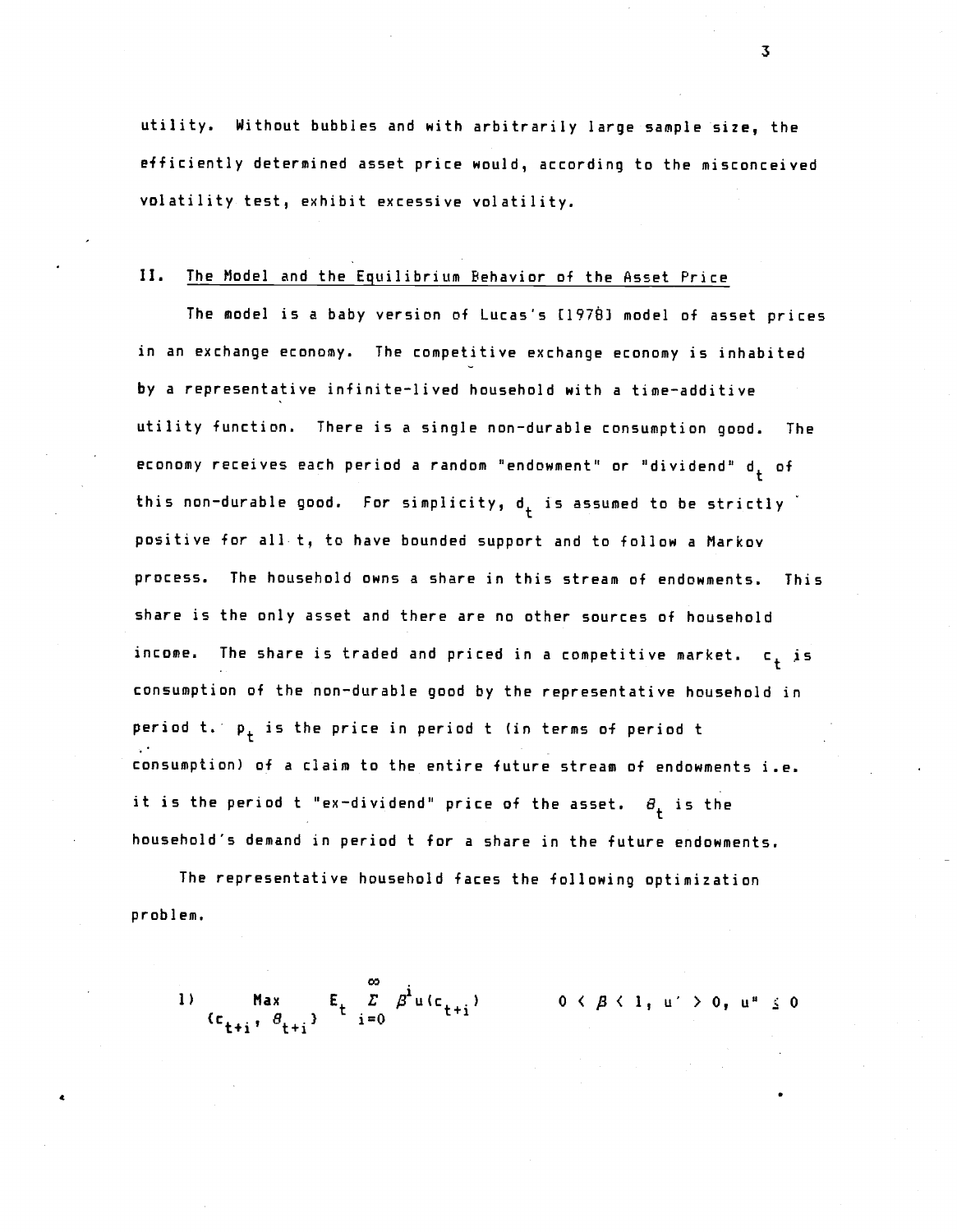2) c  $t + i \geq 0$  t  $\geq 0$ ; i  $\geq 0$ 

 $t \geq 0$ ; i  $\geq 0$ 

$$
2b) c_{t} + p_{t} (\theta_{t} - \theta_{t-1}) \leq d_{t} \theta_{t-1} \qquad t \geq 1
$$

 $2c$ )  $\theta_0 = 1$ 

 $\beta$  is the consumer's subjective discount factor. The single-period utility function, u, is twice continuously differentiable, bounded and increasing with  $u(0) = 0$ .  $u$  is strictly concave except when the case of linear utility (risk—neutrality) is considered, in which case it is concave.

 $E_t$  is the expectation operator, conditional on the information set at time t. This information set includes all current and past values of the state variable  $d_t$  and the true model, including the transition function of the Markov process governing  $\mathsf{d}_\mathsf{t}$ . The market—clearing asset price function co—determined by the consumer's optimizing behavior is the same as the price function on which consumer decisions are based: the equilibrium is a rational expectations equilibrium.

The (interior) intertemporal first—order condition (or 'Euler equation") of the representative agent can be written as

3)  $U'(c_t) p_t = E_t \left[ \beta U'(c_{t+1}) (p_{t+1} + d_{t+1}) \right]$ 

Using the law of iterated projections and imposing the transversality condition given in (4), the current ex-dividend share price can be written as in (5).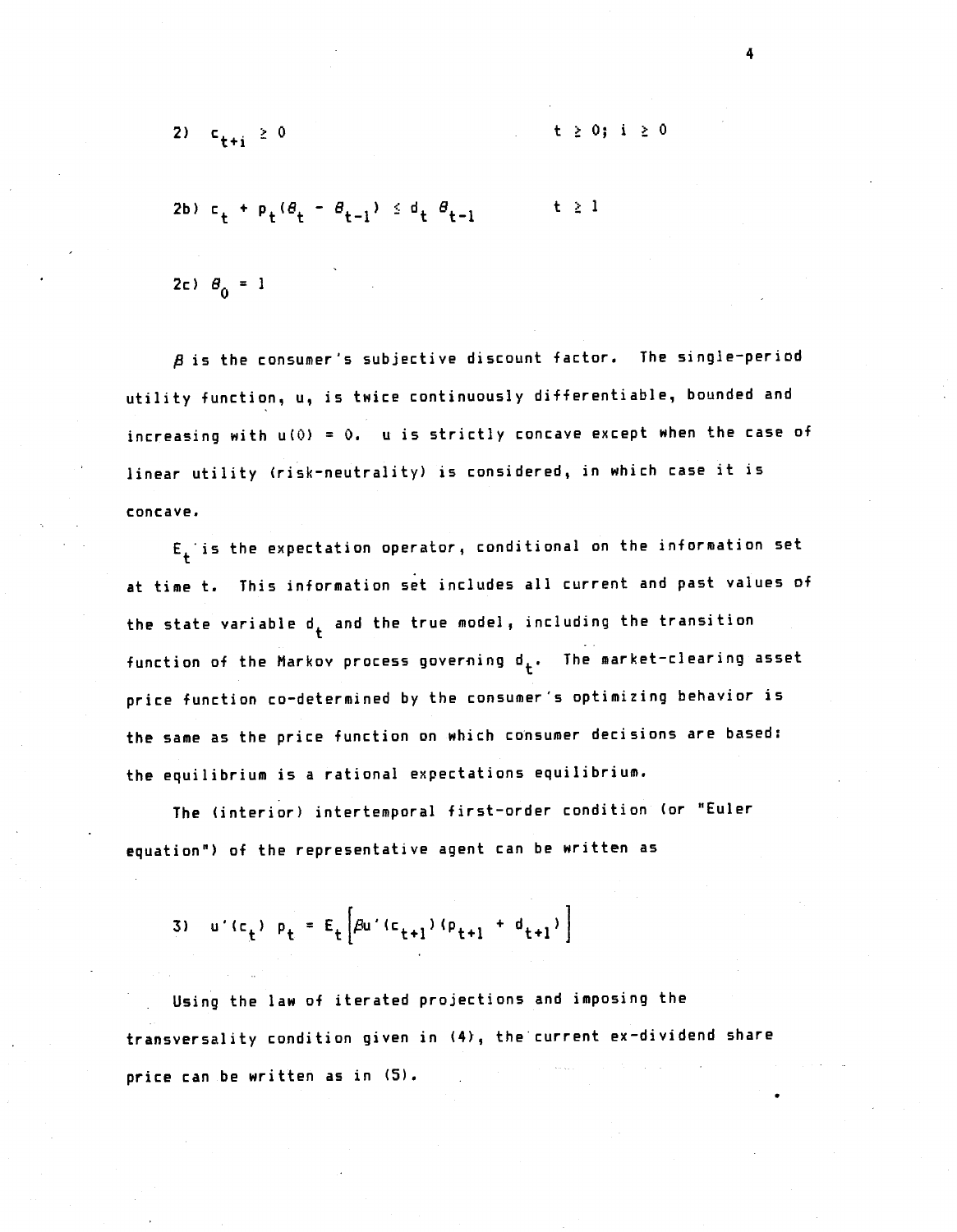4) 
$$
\lim_{T \to \infty} \beta^T E_t \left[ u \left( (c_{t+\tau}) \rho_{t+\tau} \right) = 0 \right]
$$

5) 
$$
p_t = \frac{1}{u'(c_t)} \sum_{i=1}^{\infty} \beta^i E_t \left[ u'(c_{t+i}) d_{t+i} \right]
$$

Note that by imposing  $(4)$  we choose the "bubble-free" solution to (3). The possibility of violating the variance bounds documented below, is therefore not due to the presence of speculative bubbles (see e.g. Flood and Garber [1986]).

Equilibrium in this exchange economy without durable commodities requires that the endowment be consumed each period or (equivalently by Wairas' Law) that the representative household willingly holds all shares to the future stream of endowments, i.e.

(a) 
$$
c_t = d_t
$$
      $t \geq 1$ 

\nor

\n(b)  $\theta_t = 1$       $t \geq 1$ 

Substituting (6a) into (5) yields

7) 
$$
p_t = \frac{1}{u'(d_t)} \sum_{i=1}^{\infty} \beta^i E_t(u'(d_{t+i}) d_{t+i})
$$

In the case of linear utility (constant u') this reduces to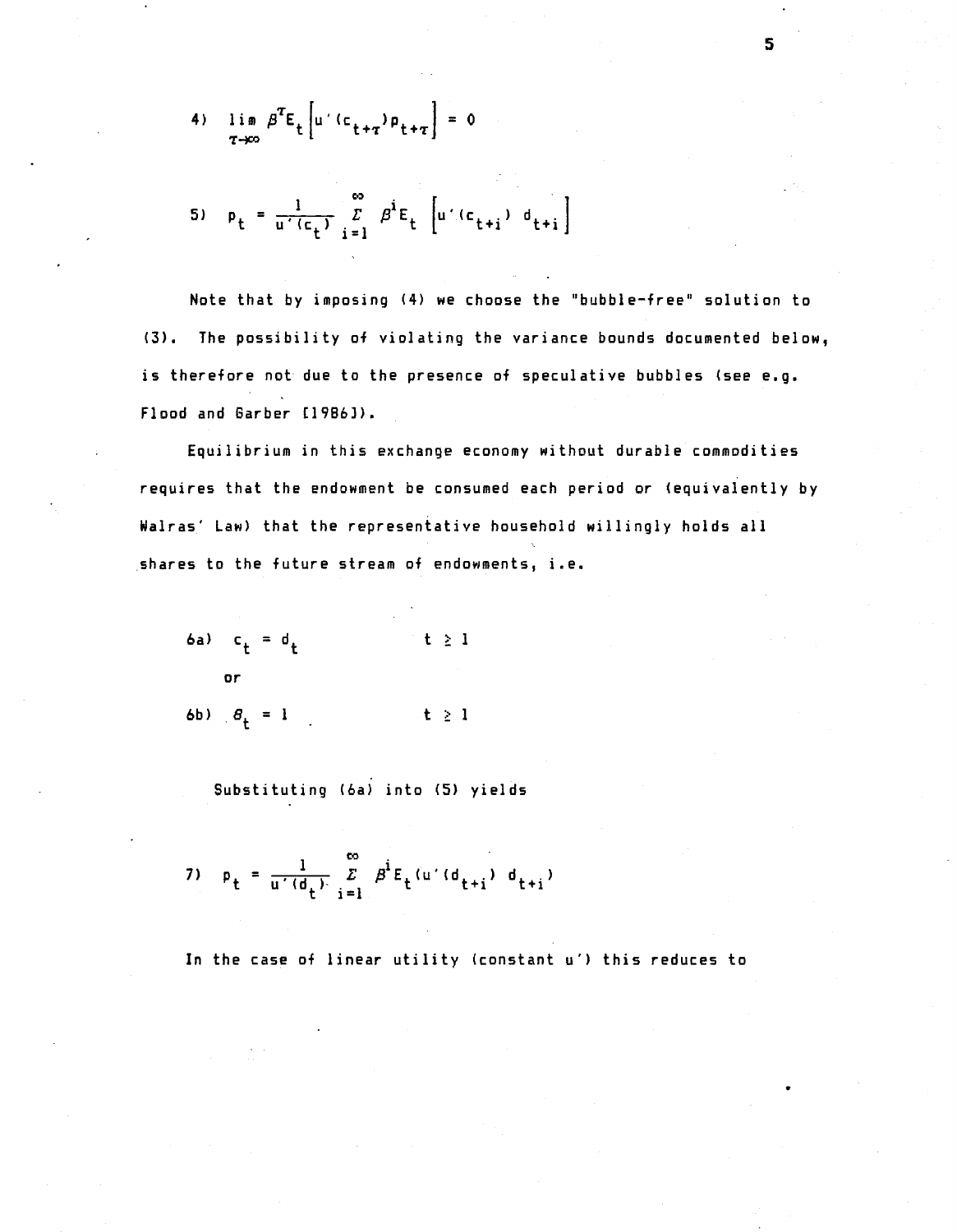8) 
$$
p_t^{(1)} = \sum_{i=1}^{\infty} \beta^i E_t(d_{t+i})
$$

Starting with the work of Shiller t1981 a, b], this expression for the current asset price (or share price) as the present discounted value of currently expected future endowments (or dividends), has motivated a number of related tests for the efficiency of financial markets.

Define the ex-post rational price under linear utility,  $p_t^{\ast(1)}$  as in (9);

9) 
$$
p_t^{*(1)} = \sum_{i=1}^{\infty} \beta^i d_{t+i}
$$

Clearly,

10) 
$$
p_t^{*(1)} = p_t^{(1)} + u_t
$$

where

11) 
$$
u_t = \sum_{i=1}^{\infty} \beta^i (d_{t+i} - E_t d_{t+i})
$$

By construction,  $u_t$  is orthogonal to  $p_t^{(1)}$ . The  $d_t$  process need not be covariance stationary. If it isn't, its unconditional moments are undefined. The variance bounds arguments will in that case be expressed in terms of the innovations of (possibly non—stationary) stochastic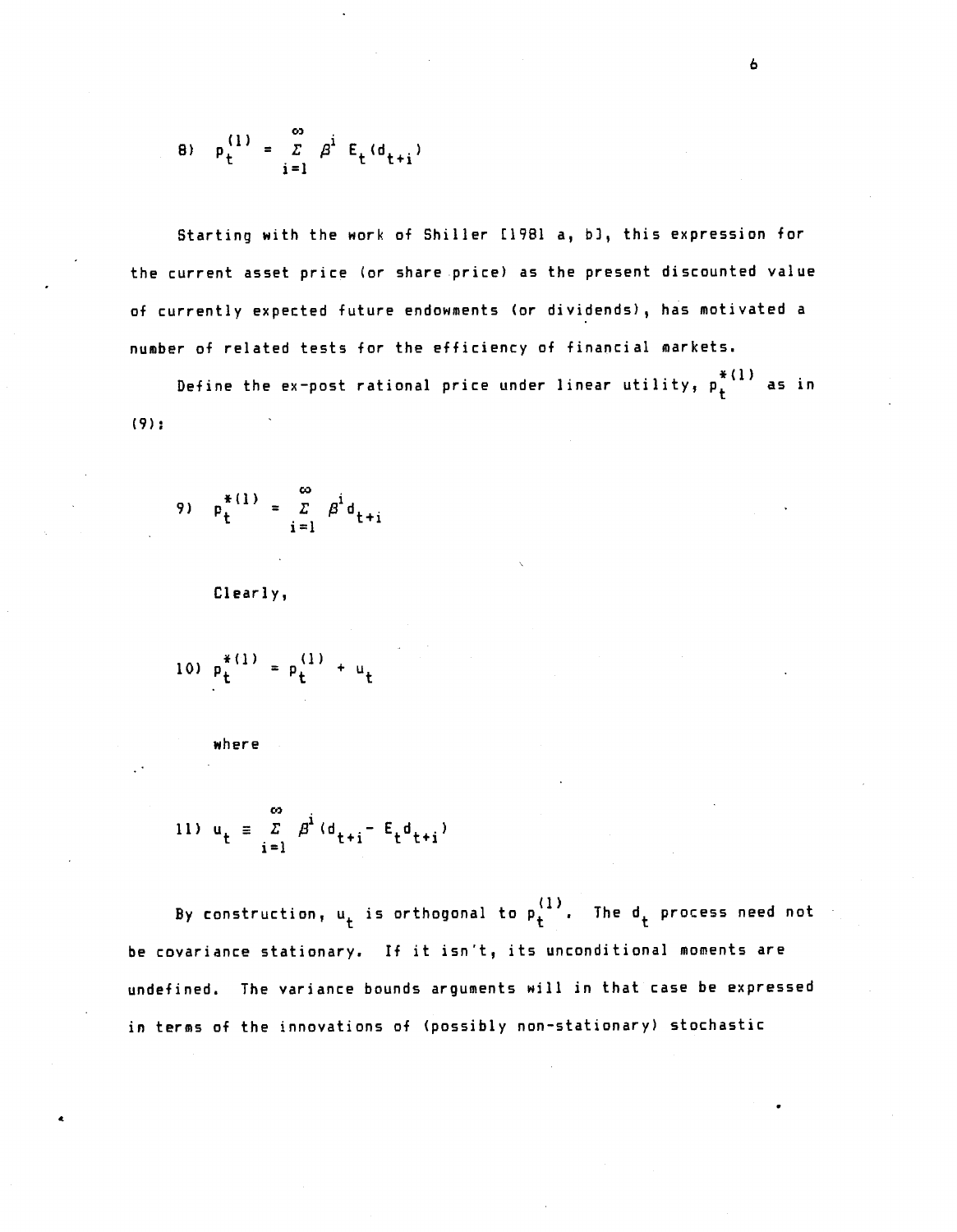processes, which are well-defined. For any variable  $x_{\pm}$ , and any finite positive integer n, the innovation based on period t—n information is  $x_t - E_{t-n}(x_t)$ . The innovation variance is defined by

$$
Var_n(x_t) = E\left\{ \left[ x_t - E_{t-n}(x_t) \right]^2 \right\}
$$

E is the unconditional expectation operator.

Except for the trivial case where  $d_t$  is strictly deterministic, it then follows that

12) 
$$
Var_n\left[\begin{matrix}p_t^{*(1)} \\ t\end{matrix}\right] = Var_n\left[\begin{matrix}p_t^{(1)} \\ t\end{matrix}\right] + Var_n\left[\begin{matrix}u_t \\ t\end{matrix}\right] > Var_n P_t^{(1)}
$$

If the variance of the observed asset price process were to exceed var  $(\mathfrak{p}^{*(1)}_t)$  , the variance bound in (12) would have been violated and a rejection of the joint hypothesis of- asset market efficiency and risk neutrality would have been established.

Risk neutrality or linear utility is, however, crucial to the correct interpretation of the results from variance bounds tests, as the following simple example makes clear. Let u(c) belong to the class of constant relative risk aversion utility functions:

13) 
$$
u(c) = \int_{1}^{1} c^{\gamma} \qquad \gamma \le 1 \qquad (\gamma \ne 0)
$$
  
\n
$$
\therefore \qquad \int_{1nc}^{1} (1/c) \qquad (\gamma = 0)
$$

The asset pricing formula (7) now becomes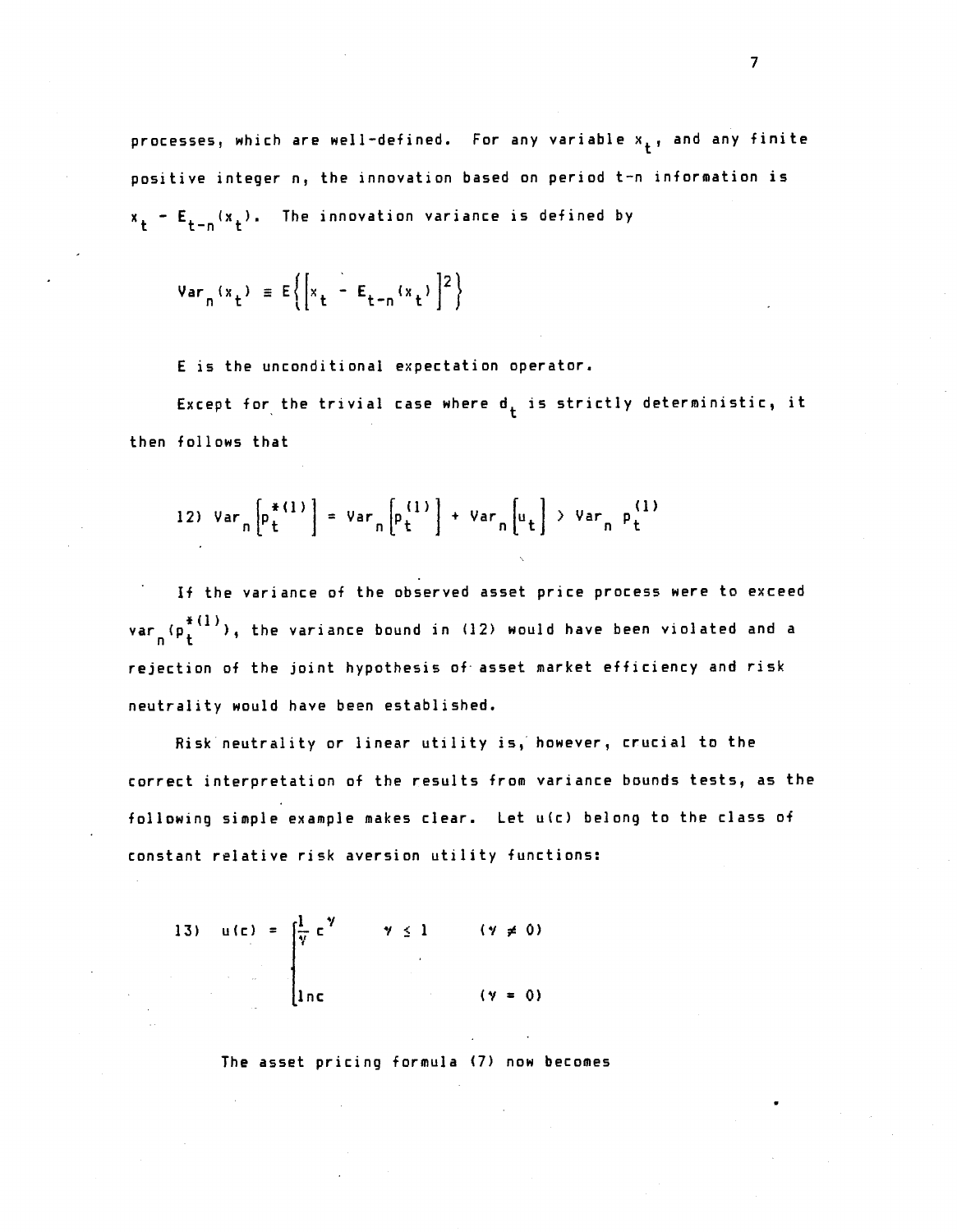14) 
$$
p_t = d_t^{1-\gamma} \sum_{i=1}^{\infty} \beta^i E_t d_{t+i}^{\gamma}
$$

The risk—neutral case of equation (8) is recovered from (14) by setting  $y = 1$ . Consider instead the logarithmic case ( $y = 0$ ). Asset pricing is now governed by

15) 
$$
p_t^{(0)} = \frac{\beta}{1-\beta}d_t
$$
 2

Thus, with logarithmic utility, regardless of the stochastic or deterministic nature of the process governing  $d_+$ , the asset will be priced exclusively with reference to the current realization of the dividend process.  $p_{+}^{(0)}$  behaves like the price of a real consol with a constant coupon of d<sub>+</sub> and a constant short-real interest rate  $\frac{1-\beta}{\beta}$ . The intuition is the following:  $3$  with logarithmic utility, the marginal utility of consumption is the reciprocal of the level of consumption. The first—order condition (5) therefore becomes:

2 Equation (15) gives the ex—dividend price; the price inclusive of the current dividend would be  $\frac{1}{1-\beta} d_t$ .

3 I would like to thank Vittorio Grilli for guiding my intuition.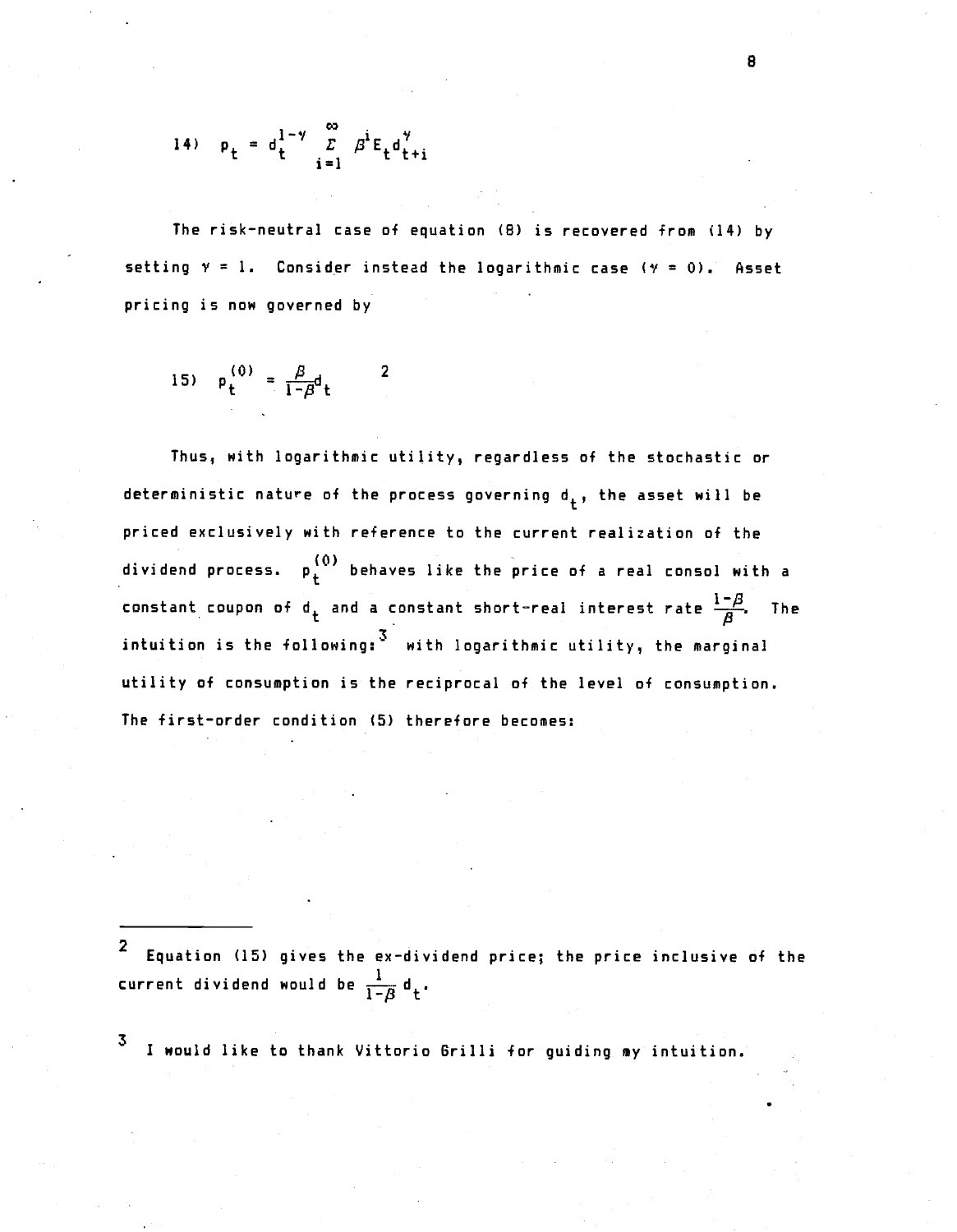$$
5') \quad \frac{P_t}{C_t} = \sum_{i=1}^{\infty} \beta^i E_t \left[ \frac{d_{t+i}}{C_{t+i}} \right]
$$

With a perishable commodity  $c_t = d_t$ . The marginal benefit from postponing consumption in period t (the r.h.s. of (5')) is therefore independent of d<sub>t</sub> and of current expectations of future d<sub>t+i</sub>. The marginal cost of postponing consumption in period t should therefore also be independent of  $d_t$  and of current expectations of future  $d_{t+i}$ . This requires that the current asset price moves proportionally with the current dividend.

Note that with  $\gamma = 0$ ,  $p_{+}^{(0)}$  in (15) is the bubble-free asset price; the asset market is efficient by construction, in spite of the myopic appearance of the equilibrium asset price equation. Yet  $p_f^{(0)}$  may easily fail to pass the conventional variance bounds test based on linear utility. Consider e.g. the case where  $\mathsf{d}_+$  is a constant plus a zero mean, constant variance, serially independent error term  $\eta_\texttt{+}$ .

16) 
$$
d_t = \bar{d} + \eta_t
$$
  $\qquad \qquad$   $\eta_t > -\bar{d}$ ;  $E\eta = 0$ ;  $E\eta_t\eta_s = \begin{cases} 0, & s \neq t \\ \sigma_{\eta}^2, & t = s \end{cases}$ 

From (9), (15) and (16),  $p_t^{\ast \, (1)}$  and  $p_t^{\, (0)}$  are given by:

- 17)  $p_{\perp}^{*(1)} = \frac{\beta}{1-\beta} d + Z \beta^{i}$  $\sum_{i=1}^{L} P \eta_{t+i}$
- 18)  $p_{\perp}^{(0)} = \frac{\beta}{1-\beta} \vec{d} + \frac{\beta}{1-\beta} \eta_{+}$  $1-\beta$   $1-\beta$  't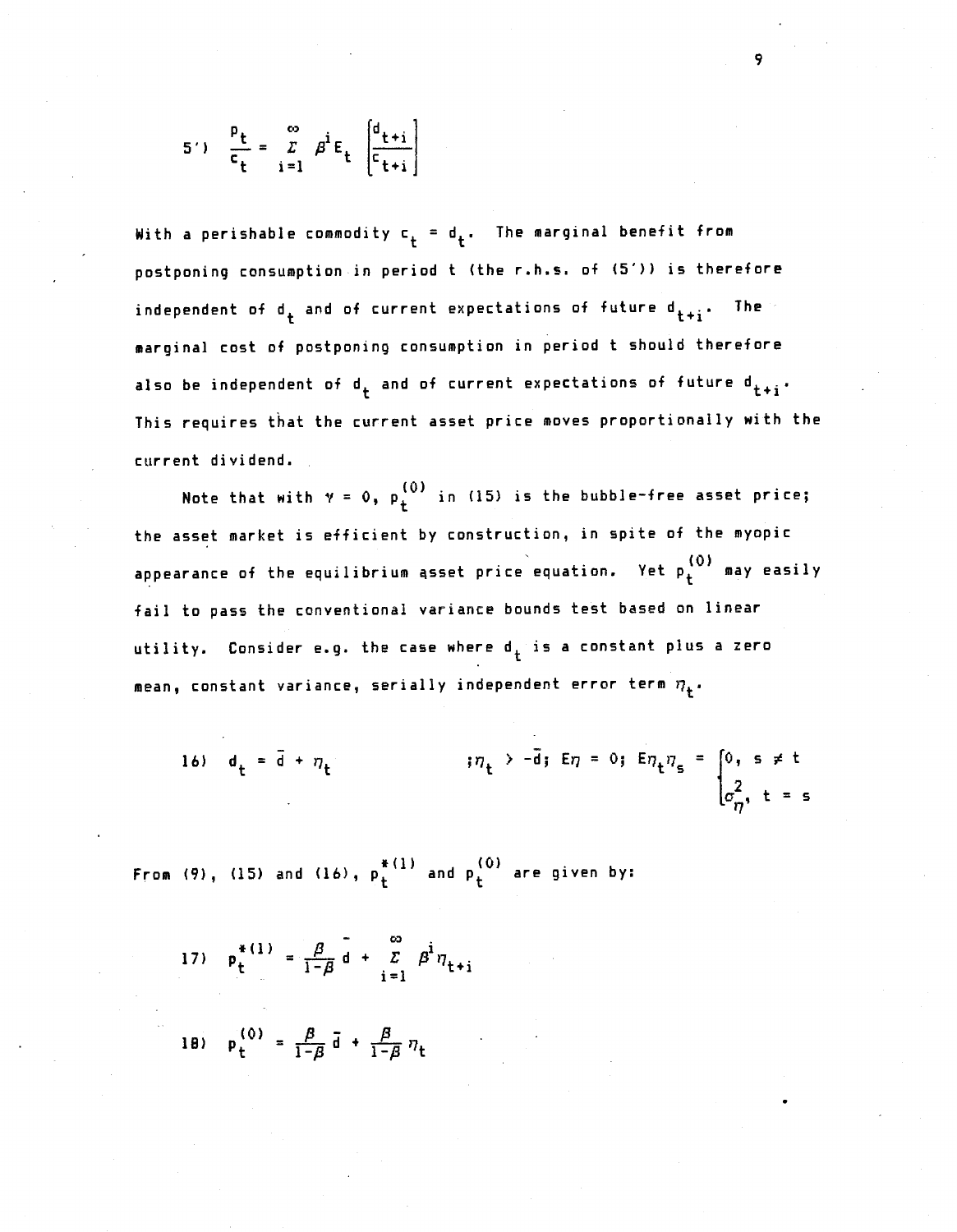Comparing the variances of  $p_t^{(0)}$  and  $p_t^{*(1)-1}$  we obtain

19) Var 
$$
p_t^{(0)} = \sigma_\eta^2 \frac{\beta^2}{(1-\beta)^2}
$$
  $Var_t^{*(1)} = \sigma_\eta^2 \frac{\beta^2}{(1+\beta)(1-\beta)}$ 

Thus the actual (and efficiently determined) asset price  $p_{+}^{(0)}$  with logarithmic utility is more volatile than the ex—post rational price would be under linear utility,  $p_t^{***}$ .

If instead of  $(16)$ ,  $d_t$  is governed by the stationary AR1 process given in (20), a similar result is obtained.

$$
\begin{array}{lll}\n\text{20)} & \mathbf{d}_t = \alpha \mathbf{d}_{t-1} + \epsilon_t & \text{for } t & \text{if } t < 1; \ 0 < \underline{\epsilon} \le \epsilon_t < \overline{\epsilon} < \infty \\
& \mathbf{E} \epsilon = 0; \ \mathbf{E} \epsilon_t \epsilon_s = \begin{cases}\n0 & \text{if } s \neq t \\
0 & \text{if } t = s\n\end{cases}\n\end{array}
$$

6iven (20), p "" and p "" are given by: t t

21)  $p^{*(1)} = \frac{\alpha \beta}{1-\alpha \beta} d_t + \frac{\beta}{i-1} \beta^i \frac{1-i}{\beta} \alpha^j \epsilon_{t+i-j} = \frac{\alpha \beta}{1-\alpha \beta} d_t + \frac{1}{1-\alpha \beta} \frac{\beta}{i-1} \beta^i \epsilon_{t+i}$ 

As the two series are covariance—stationary, the unconditional comments are well—defined.

ARANG MEREKA ING PROPERTY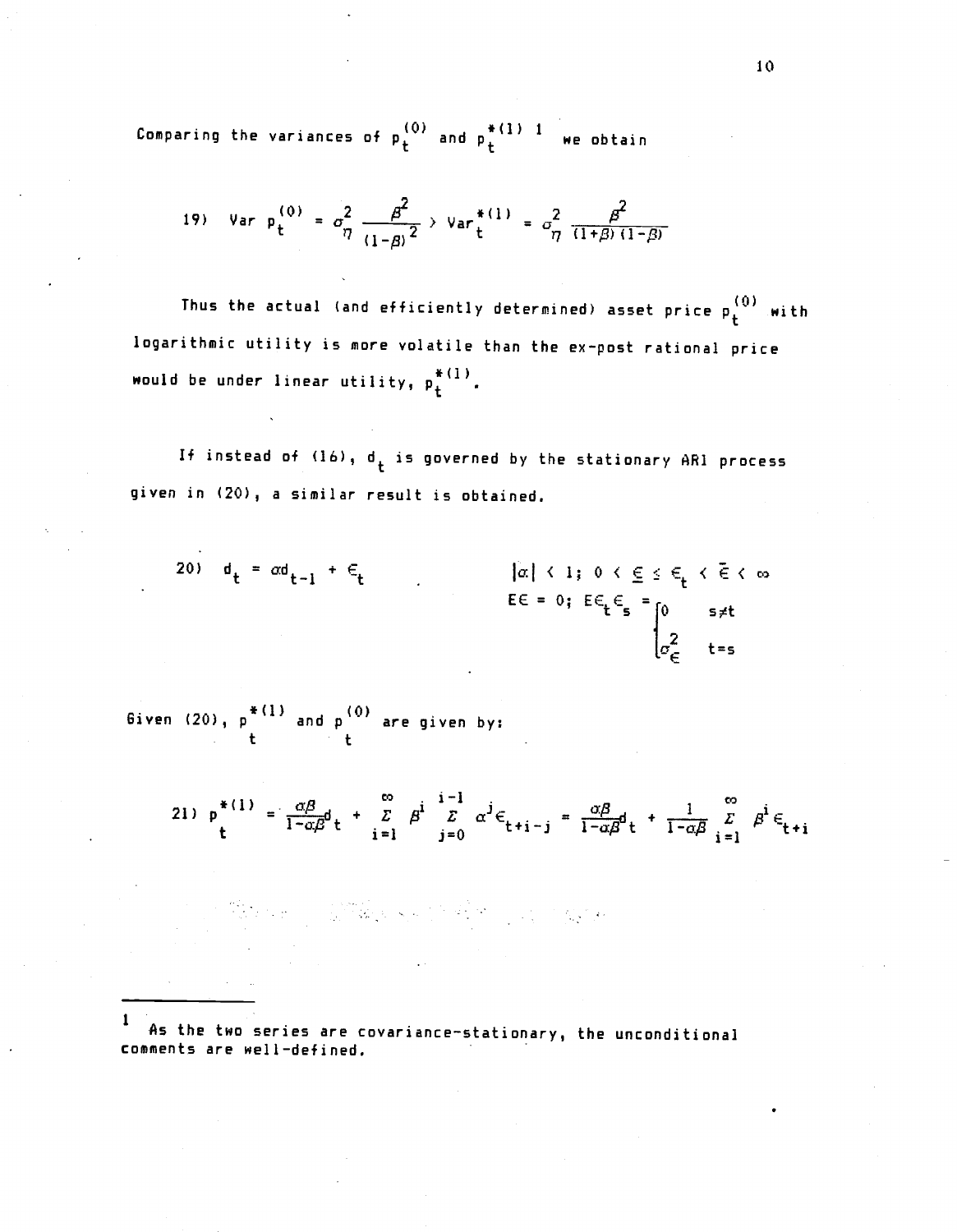$$
22) \quad p_t^0 = \frac{\beta}{1-\beta} d_t
$$

Since, given (20), Var d<sub>t</sub> =  $\frac{1}{1-\alpha^2}$   $\sigma_{\epsilon}^2$ , it follows that

23) Var 
$$
p_t^{*(1)} = \frac{(1+\alpha\beta)\beta^2}{(1-\alpha^2)(1-\beta^2)(1-\alpha\beta)}\sigma_{\epsilon}^2
$$

24) Var 
$$
p_t^{(0)} = \frac{\beta^2}{(1-\beta)^2} \frac{1}{(1-\alpha^2)} \sigma_{\infty}^2
$$

It is easily checked that, provided  $\alpha \leftarrow 1$  (as was assumed), Var  $\mathsf{p}^{(0)}_{\mathsf{t}}$   $>$  Var  $\mathsf{p}^{*(1)}_{\mathsf{t}}$  . An excess volatility test based on the linear utility model incorrectly rejects market efficiency when utility is logarithmic.

## Conclusi on

Conventional volatility tests are joint tests of rational expectations, competitive market clearing and risk—neutrality. Relaxing the latter assumption may (and in the examples solved for in this note) does make it impossible to interpret violation of variance bounds as evidence against market efficiency.

The optimal "myopic" pricing function in the case of logarithmic utility permits the construction of easy examples of an efficiently determined asset price exhibiting apparent excess volatility. Finally, in the perishable commodity universe of this note, a degree of risk aversion in excess of that given by the logarithmic case  $(y \le 0)$ , generates a negative effect of future expected dividends on the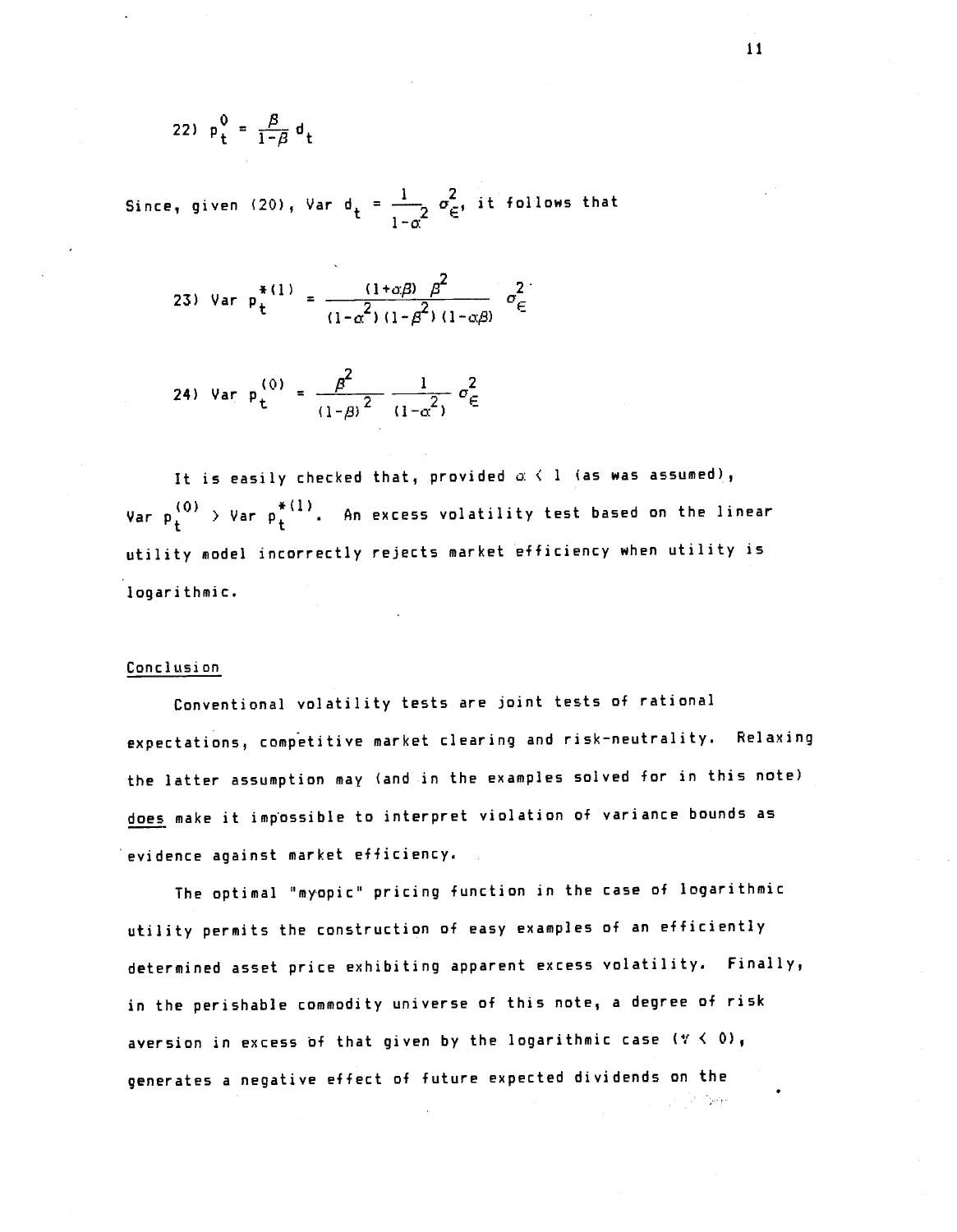efficiently determined asset price while current dividends have a more than proportional positive effect! It's hard indeed to test for efficiency.